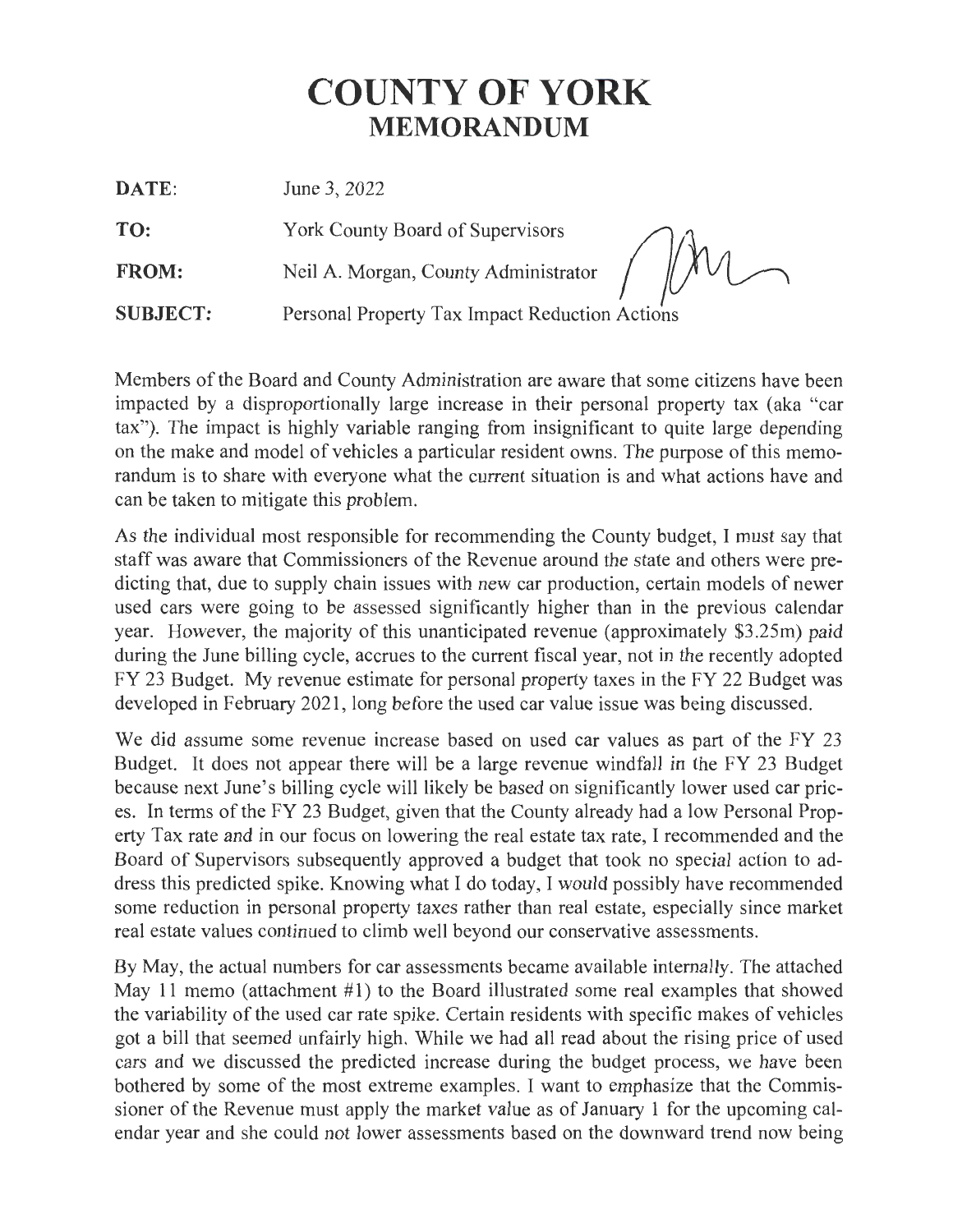York County Board of Supervisors June 3, 2022 Page 2

reported. She can, however, review individual vehicle assessments upon request, and continues to do so. However, in the vast majority of cases, the reality is that the cars really can be sold for even more than the County assessment.

# **Actions and Options Going Forward**

I believe the County can implement a plan to reduce the December Personal Property Tax which most people would judge to be fair. Assuming the Board of Supervisors wishes to do this, the ideal approach would be to tie it directly to the December bill rather than attempting a mass mailing of checks. The basic idea would be to take the unanticipated car tax revenue we will be receiving in the FY 22 Budget (the June billing cycle) and "recycle" those funds as a credit as part of the December billing cycle. Assuming we can work out the details, this strategy would substantially reduce individual personal property taxes during the December payment without disrupting the ongoing FY 23 Budget. Staff is currently working to understand the constraints associated with this concept. It is my hope that we will be able to brief the Board in detail this summer and I believe we can be in a position to implement something meaningful in time for the December billing cycle. The news that the state budget compromise apparently leaves the local grocery sales tax intact, means that \$3 million in local revenue in the approved FY 23 Operating Budget is assured. This new development eliminates one of the major components of that financial uncertainty over the coming months.

There is no opportunity for any kind of major program to be implemented in time to alter the June billing cycle. We have identified two more modest actions that we are taking to give a little relief during the June billing period. First, knowing that it is the Board's desire, the Treasurer has delayed the imposition of the 10% late payment penalty from the typical thirty-day period to a more generous timeframe ending on September 30th. This would allow anyone surprised by a big bill increase for which they had not budgeted, to make payments over the summer on favorable terms.

Second, we are now in a position to provide targeted relief for true hardship cases impacted by this temporary increase. Although such a limited program cannot assist many people that may be deserving, it will be an option for lower-income impacted residents and those with true hardships such as unanticipated family health emergencies. The reason this program can be delivered on short notice is due to the Board's previous allocation of \$200,000 to develop an assistance template for those most impacted by COVID either financially or medically. Recall that we established a committee chaired by Assistant County Administrator Brian Fuller along with a team from Social Services, Community Services, and Finance for this purpose.

The program has been implemented as of June 1, 2022, with the assistance of the Commissioner of the Revenue and the Treasurer. Some people in the most difficult circum-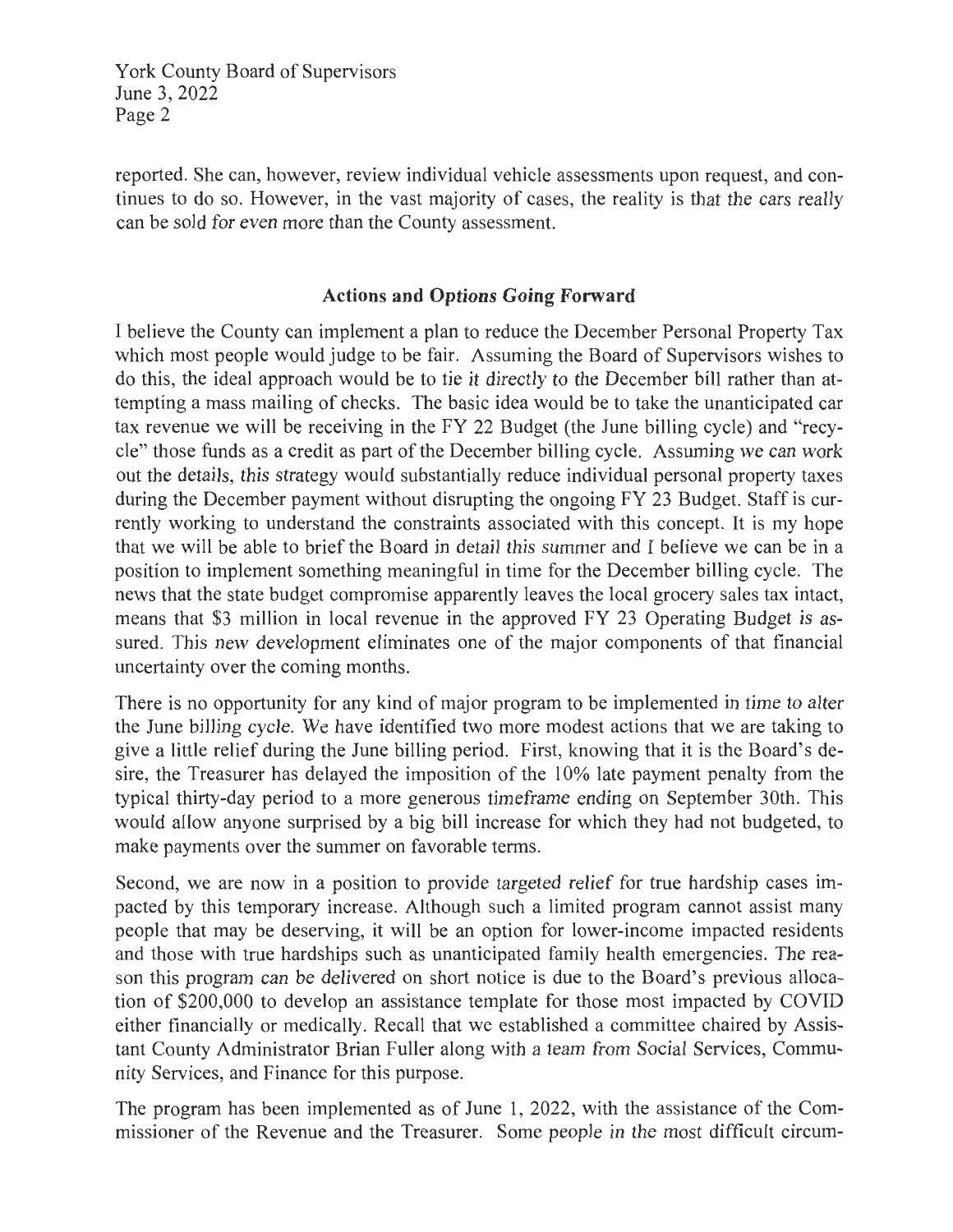York County Board of Supervisors June 3, 2022 Page 3

stances can receive a benefit of up to \$250. Attachment #2 is the outline of the program and associated application form.

# **Next Steps**

There are many very positive aspects of the adopted FY 23 Budget and I appreciate the Board's support in moving it forward. In addition to our priority budget expenditures for public safety, public education, capital projects, and competitive employee compensation, York County remains the lowest taxed, major full-service locality within Hampton Roads. With the apparent resolution of the state budget impasse, the County will be in a stronger position to devise a one-time personal property tax relief program for the December 2022 billing cycle. We are moving forward with the late penalty fee reduction and the targeted relief program for hardship cases during the June 2022 billing cycle. I will provide an additional update once we have worked out the mechanics for the December relief program. The Board of Supervisors will be able to make any appropriate decision in time to implement the one-time reduction in "car taxes" as part of the December bill

NAM

Attachment 1 - Used Vehicle Values Attachment 2 - 2022 Personal Property Tax Relief Program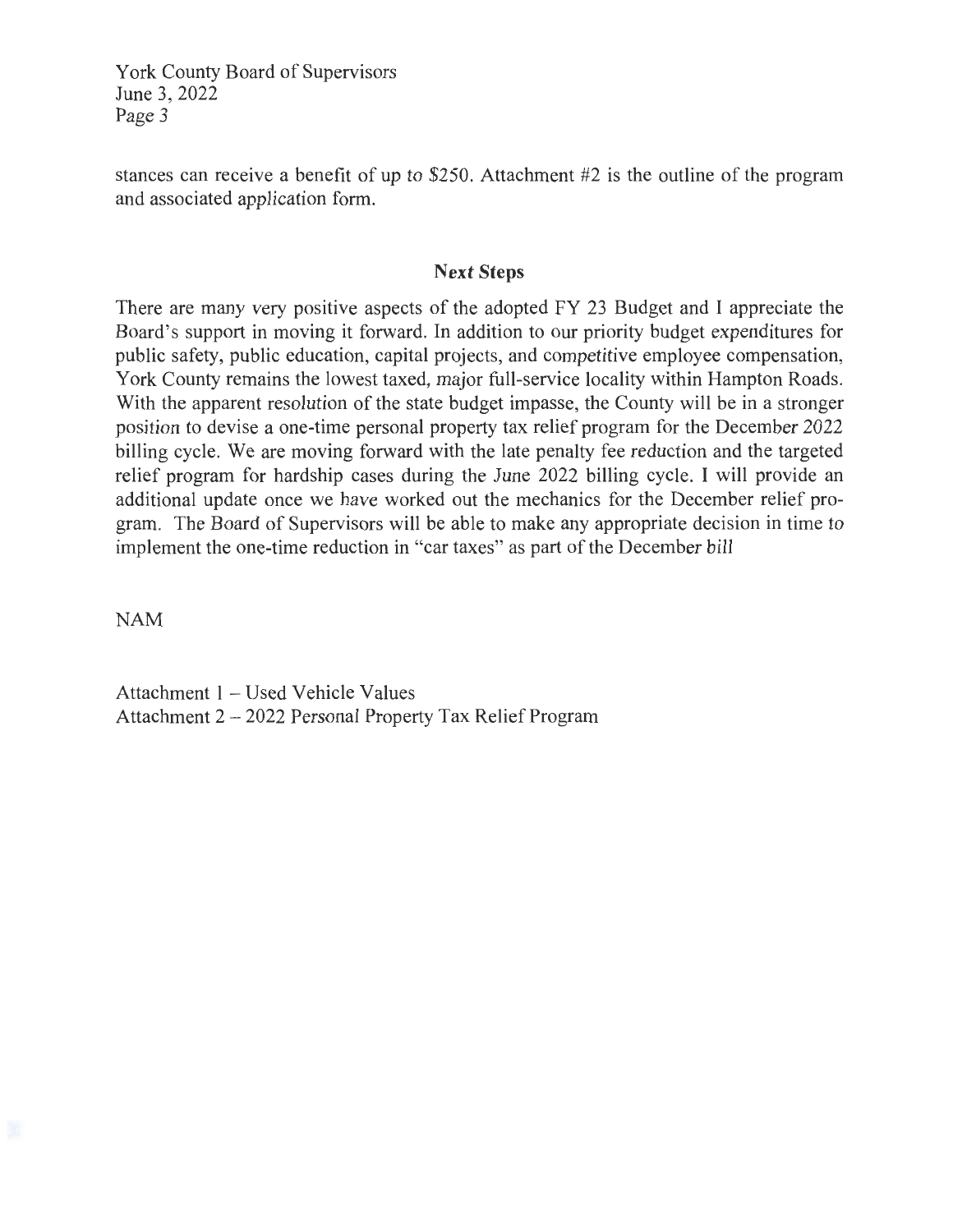# **COUNTY OF YORK MEMORANDUM**

**DATE:** May 11, 2022

**TO:** York County Board of Supervisors *()* 

**FROM:** Neil A. Morgan, County Administrator

**SUBJECT:** Used Vehicle Values

As we discussed during the FY 2023 budget review process, there was an expectation that the Personal Property Tax for certain high-value used vehicles would temporarily increase for the calendar year 2022. We have now received specific data which confirms this trend.

The assessed value of vehicles as of  $1/1/22$  has increased from that reported on  $1/1/21$  and is most likely temporary. This is a result of a supply chain issue in the automotive industry. Given our budget requirements, we felt like our recommendation could choose between a slight real estate rate reduction or some temporary car tax adjustment. However, we could not risk doing both, given the cash requirements of our CIP and the chance that the County could lose as much as \$3 million from the state in its unresolved budget related to the one-cent local grocery tax. Additionally, some economists are now forecasting a recession within 12 months, leaving the County's revenue estimates in various consumer taxes vulnerable to underperformance.

Identified below is a sampling of actual used vehicle assessment values for the upcoming York County billing cycle. As you can see the impact will be highly variable but more impactful to citizens with high value, newer used vehicles.

| <b>Description</b>    |    | <b>Value at</b><br>1/1/21 |    | <b>Tax Calendar</b><br>vear 2021 | Value at<br>1/1/22 | <b>Tax Calendar</b><br><b>Year 2022</b> |    |            | <b>Difference</b><br><b>Yearly</b> |        | <b>Difference</b><br>each half |        |
|-----------------------|----|---------------------------|----|----------------------------------|--------------------|-----------------------------------------|----|------------|------------------------------------|--------|--------------------------------|--------|
| <b>2000 Ford F150</b> | s  | 250                       | \$ | 5.15                             | з                  | 250                                     | \$ | 5.95       | ß.                                 | 0.80   | s                              | 0.40   |
| <b>08 Chev Cobalt</b> | s. | 1,550                     | s  | 31.93                            | S                  | 2.125                                   | s. | 50.58      | s                                  | 18.65  | S                              | 9.32   |
| <b>2020 KIA SUV</b>   | s  | 16,325                    | S. | 336.30                           | S.                 | 22.525                                  | S. | 577.00     | S.                                 | 240.71 | S                              | 120.35 |
| 15 Chrysler 200       | s  | 7.225                     | в  | 148.84                           | 5                  | 10,700                                  | s  | 254.66     | Б                                  | 105.83 | S                              | 52.91  |
| 19 Jeep               | s  | 30.875                    |    | 847.00                           | s                  | 39,375                                  |    | \$1.251.00 |                                    | 404.00 |                                | 202.00 |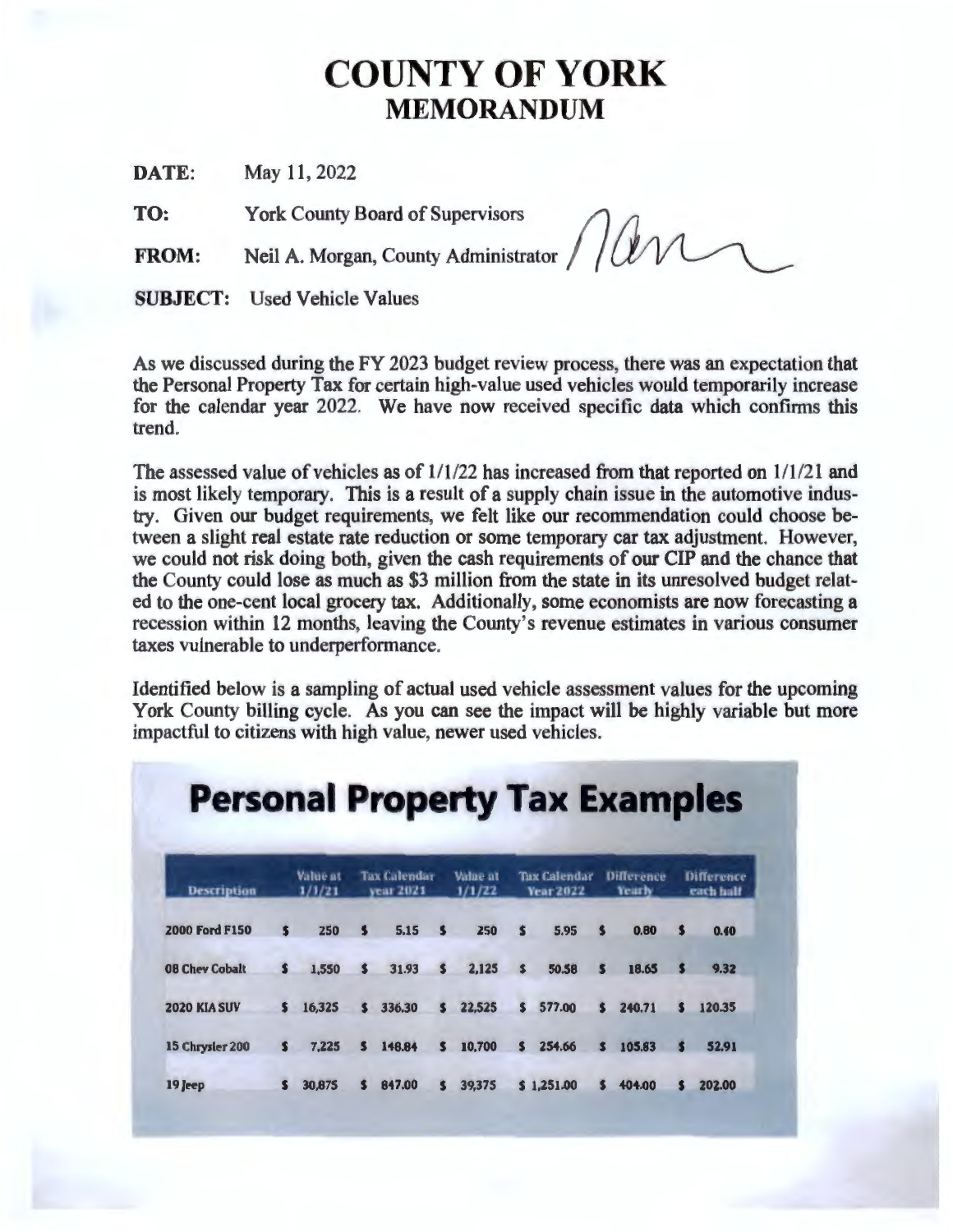In York County, vehicle assessments are ascertained from the 'NADA Official Used Car Guide' or 'NADA Official Older Used Car Guide'. Within that "guide", vehicles are assessed using 100% of the 'clean loan value' for the specific year, make, and model of each vehicle. This is the lowest value listed in the book and no additions are made for condition, mileage or extra options. As an example, an actual York County vehicle had a value of \$16,325 on 1/1/21 and is now valued at \$22,525. The Kelly Blue Book value of this same vehicle is over \$26,000. The Commissioner of Revenue's policy to assess vehicles at the lowest value permissible under state law, combined with the County's low overall rate of \$4.00 per \$100 of value, moderates the overall citizen impact related to higher used car values.

Again we feel the car tax increase will likely be temporary and in fact, market prices have fallen from their peak at the beginning of 2022. Next year's car tax will probably go down for some people. Any temporary reduction in the rate would be very difficult to undo in a future budget year, even if the value increase is temporary as appears likely. If the higher used car values do become a permanent feature of the market, the Board of Supervisors could consider lowering the rate next year.

NAM:vhd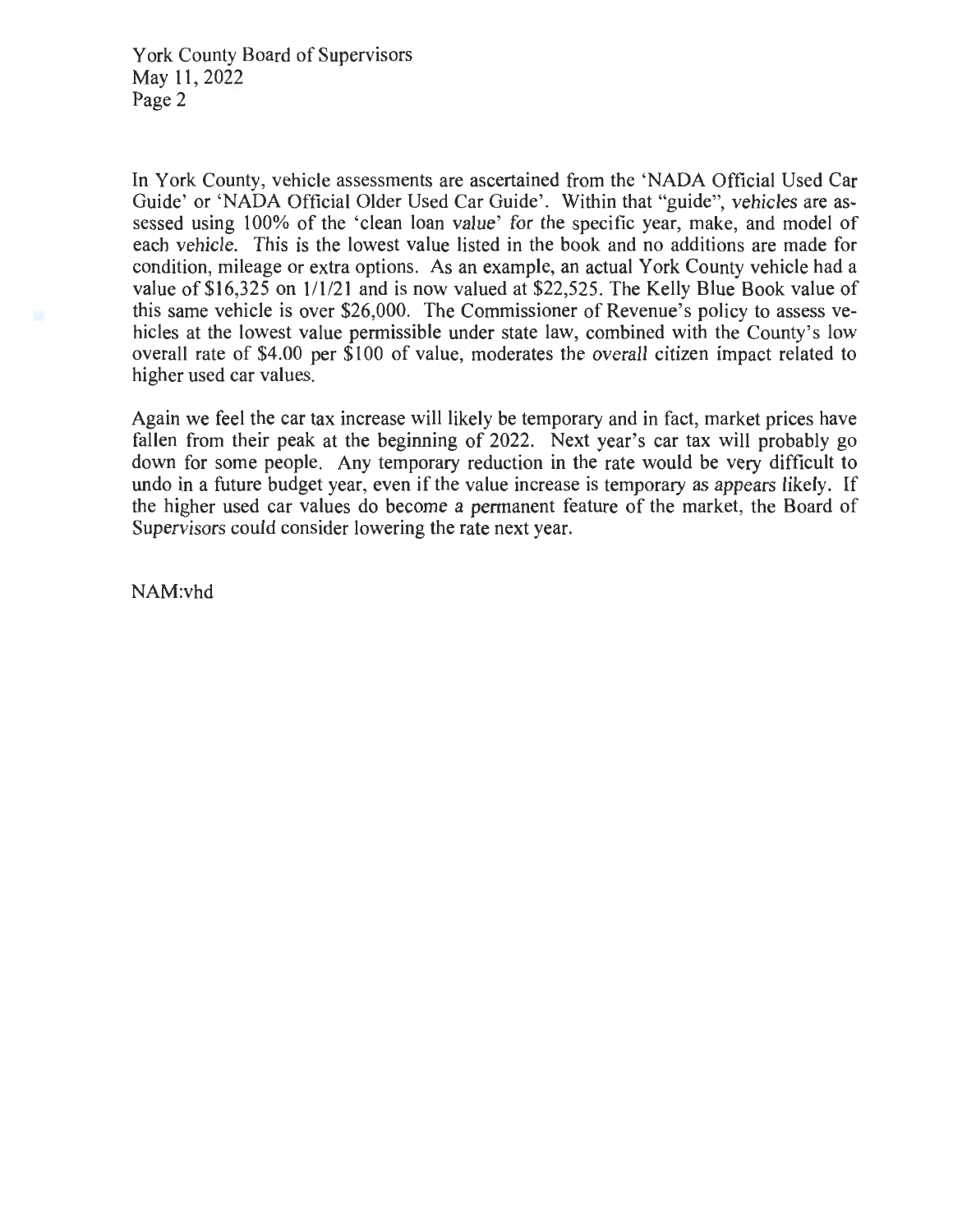# **2022 Personal Property Tax Relief Program**

This relief program was created to provide relief to individual households who were impacted by increased personal property assessments on vehicles for the May 2022 assessment. This assessment covers the first half of the biannual assessment. This relief program is a one-time program and is subject to the eligibility requirements below:

#### **Eligibility:**

To be eligible for this relief total gross household income must be less than \$55,000. Vehicles purchased in the calendar year 2022 do not qualify for relief. Households must have owned and paid personal property tax on vehicles in 2021. Households must be current on all personal property tax payments. The increase in personal property tax from 2021 to 2022 must exceed \$100 per household within a six month period and the maximum relief per household is \$250. Relief will not exceed the net increase in tax assessment.

Under extraordinary conditions, relief may be available to households with income greater than \$55,000. A committee will review these requests on a case-by-case basis. Please submit in writing information to be considered for these circumstances.

Please complete the information below to be considered for tax relief. If approved, the relief amount will be reduced from your total assessment. If 2022 Personal Property Tax has already been paid, a refund will be issued for the eligible relief.

| Name:    | Date:  |  |
|----------|--------|--|
| Address: |        |  |
| Email:   | Phone: |  |

Household Income: \$ I If you or anyone in your household is required to file a **2021 FEDERAL INCOME TAX RETURN** (Form 1040), a copy must be submitted with this application or we must receive a copy of the Annual Social Security Statement/Annuity Statement, W-2(s), 1099(s), and any other statement providing the source of income for each member of the household.

#### **Vehicle Information**

|         | Make  | Model    | Year | Dec. 2021<br>PP Tax |       | <b>May 2022</b><br>PP Tax | Increase |
|---------|-------|----------|------|---------------------|-------|---------------------------|----------|
| example | Chevy | Traverse | 2020 | 423.50              |       | $600.50$ \$               | 177.00   |
|         |       |          |      |                     |       |                           |          |
| 4       |       |          |      |                     |       |                           |          |
| 61      |       |          |      |                     |       |                           |          |
|         |       |          |      |                     | Total |                           |          |

By signing below, I verify the information provided is accurate. I authorize the County to review and validate the information and that the County will keep the information provided confidential.

Signature Date

Please submit completed form and copies of income statements to :

York County Attn: Personal Property Tax Relief P. O. Box 532

Yorktown, VA 23960-0532

If you have any additional questions please contact \_\_\_\_\_\_\_\_\_\_\_\_\_\_\_\_\_\_\_\_\_ at 757 890-3885 or at housing@yorkcounty.gov

| To be completed by staff: |                                 |
|---------------------------|---------------------------------|
| <b>Reviewed By:</b>       | Eligible for Relief: YES Q NO Q |
| Income Verified: $YES$    | Total relief allowed:           |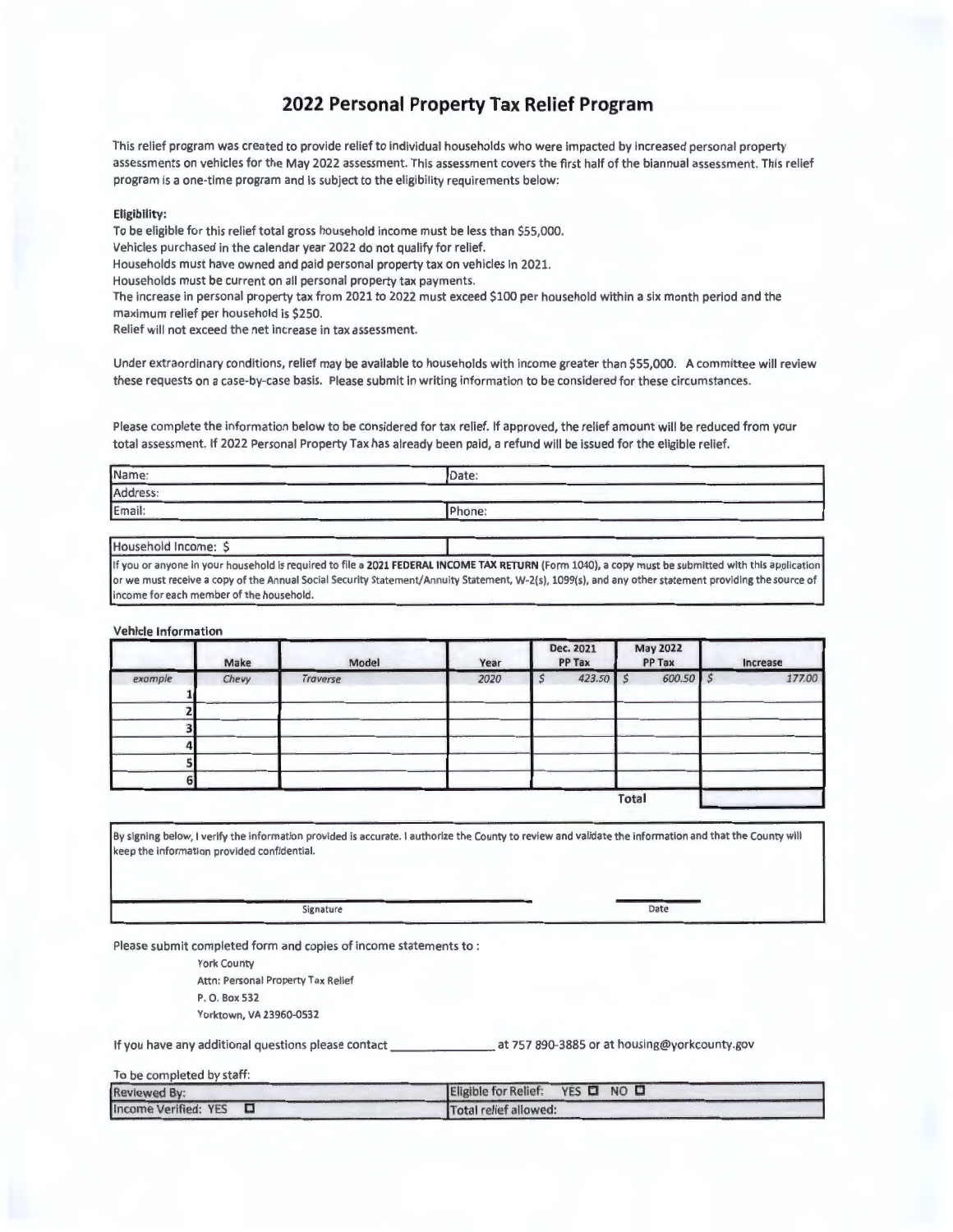# **COUNTY OF YORK MEMORANDUM**

DATE: June 2, 2022

TO: York County Board of Supervisors

**FROM:**  Neil A Morgan, County Administrator  $\int \sqrt{d\mu}$ 

SUBJECT: Riverwalk Landing Parking Deck

As a follow-up to the announcement of the partial closure of the Riverwalk Landing Parking Deck please find the attached preliminary failure analysis performed by Lynch Mykins. At this time the failure is believed to be flexural failure likely caused by failure of one or more of the steel tension strands. Additional analysis will be required to confirm this as well as to plan for the repair. As further information becomes available we will update you as appropriate.

Attachment

• Lynch Mykins Structural Engineers, P - PT Beam Investigation

NAM/mlb3309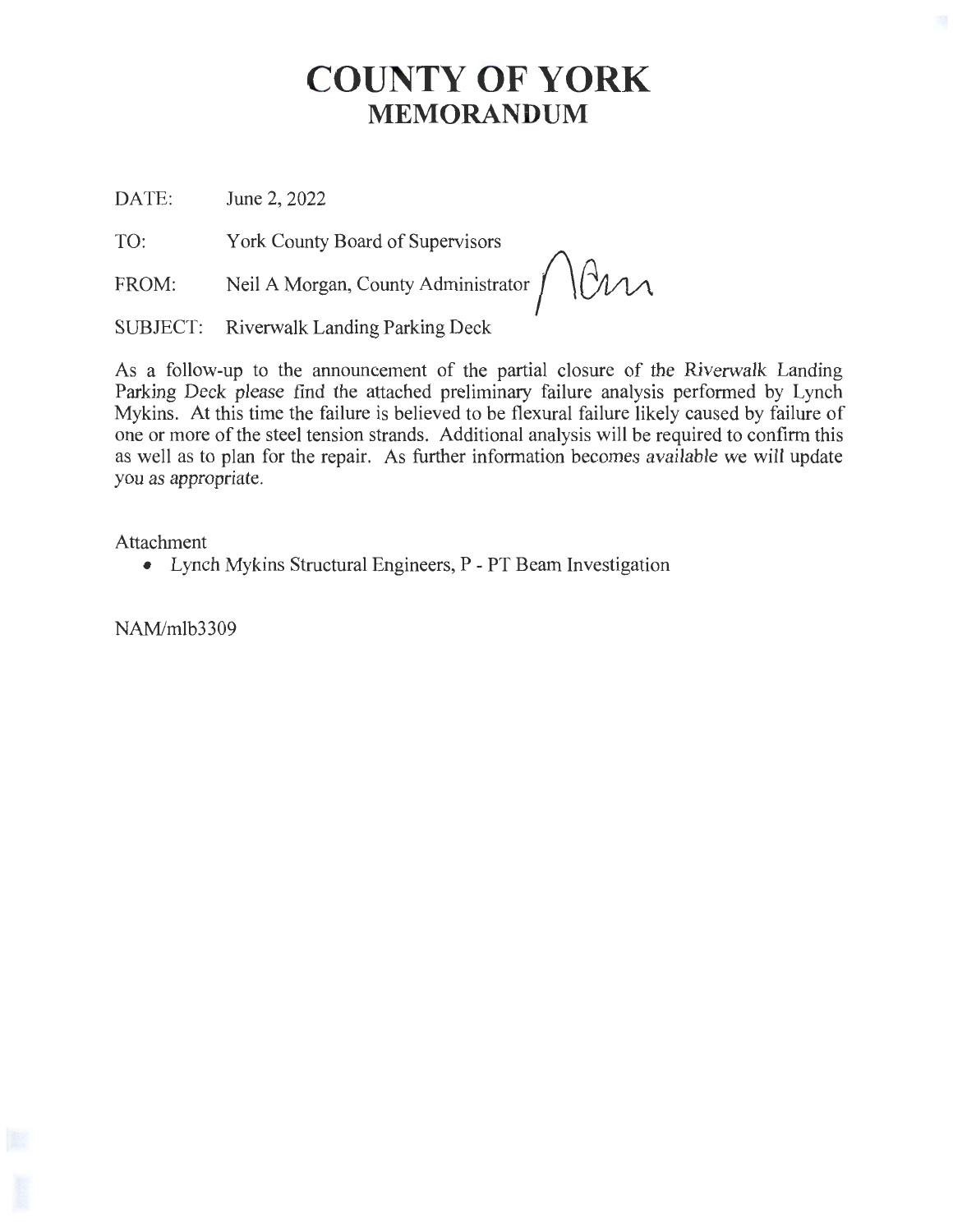

June 2, 2022

Joe Sisler - Deputy Director of Public Works **York County**  105 Service Drive Yorktown, VA 23692

Re: Riverwalk Landing Parking Garage - PT Beam Investigation PO #20221574 330 Water Street, Yorktown VA 23690 LM Project No: V22.087

Dear Mr. Sisler:

## **Abstract**

Lynch Mykins Structural Engineers, PC (LM) performed a visual structural investigation assessment of the two-story cast-in-place concrete parking garage relative to the cracked post-tensioned (PT) concrete beam. Original construction documents have been provided to LM for use in performing field work and in preparation of this report.

#### Raleigh HQ

415 Hillsborough Street Suite 101 Raleigh, NC 27603

P: 919.782.1833

## Virginia Beach

5032 Rouse Drive Suite 200 Virginia Beach, VA 23462

P: 757.671.8626

#### Richmond

1503 Santa Rosa Road Suite 210 Richmond, VA 23229

P: 804.346.3935

P; i304.*3*46.*3935*<br>www.lynchmykins.com

## **Contents**

- 1 Background.
	- 1.1 Location.
	- 1.2 Construction of Building.
	- 1.3 Observations and Description of Failure.

## 2 -Design Review.

- 3 Conclusion.
	- 3.1 Recommendations.

CALCULATE. COLLABORATE. CREATE.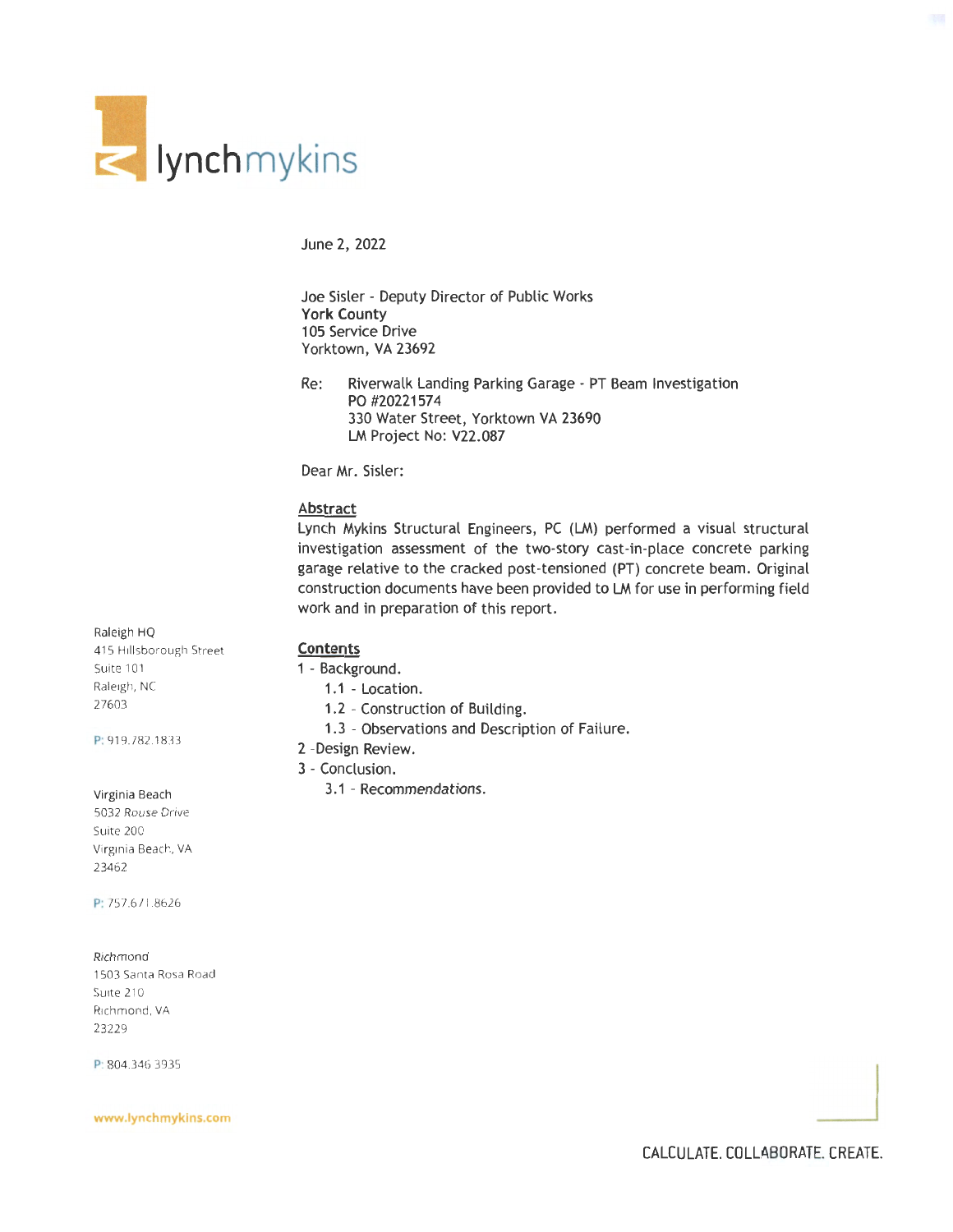# **1** - **Background**

The purpose of this investigation and report is to identify the cause of the cracked post-tensioned concrete beam and present recommendations for remediation.

### **1 . 1 - Location and History.**

Riverwalk Landing parking garage is located at 330 Water Street, Yorktown Virginia. The structure has a capacity of 263 vehicles, 129 spaces on the first-floor level and 134 space on the second-floor level.



Fig 1.1 Aerial view of parking garage at Riverwalk Landing

The structure was designed in February 2003 in collaboration by Rancorn Wildman Architects, PLC of Newport News, Virginia and Glave & Holmes Associates Architecture & Design of Richmond, Virginia in conjunction with consulting structural engineers Speight Marshall & Francis of Virginia Beach, Virginia (Structural Engineer of Record - SER).

The structure for this building is primarily cast-in-place concrete. The first floor is comprised of a fully mild-reinforced mat slab and the elevated second floor is comprised of cast-in-place post-tensioned concrete beams and slab supported by cast-in-place concrete columns and walls.

CALCULATE. COLLABORATE. CREATE.

 $\overline{\phantom{a}}$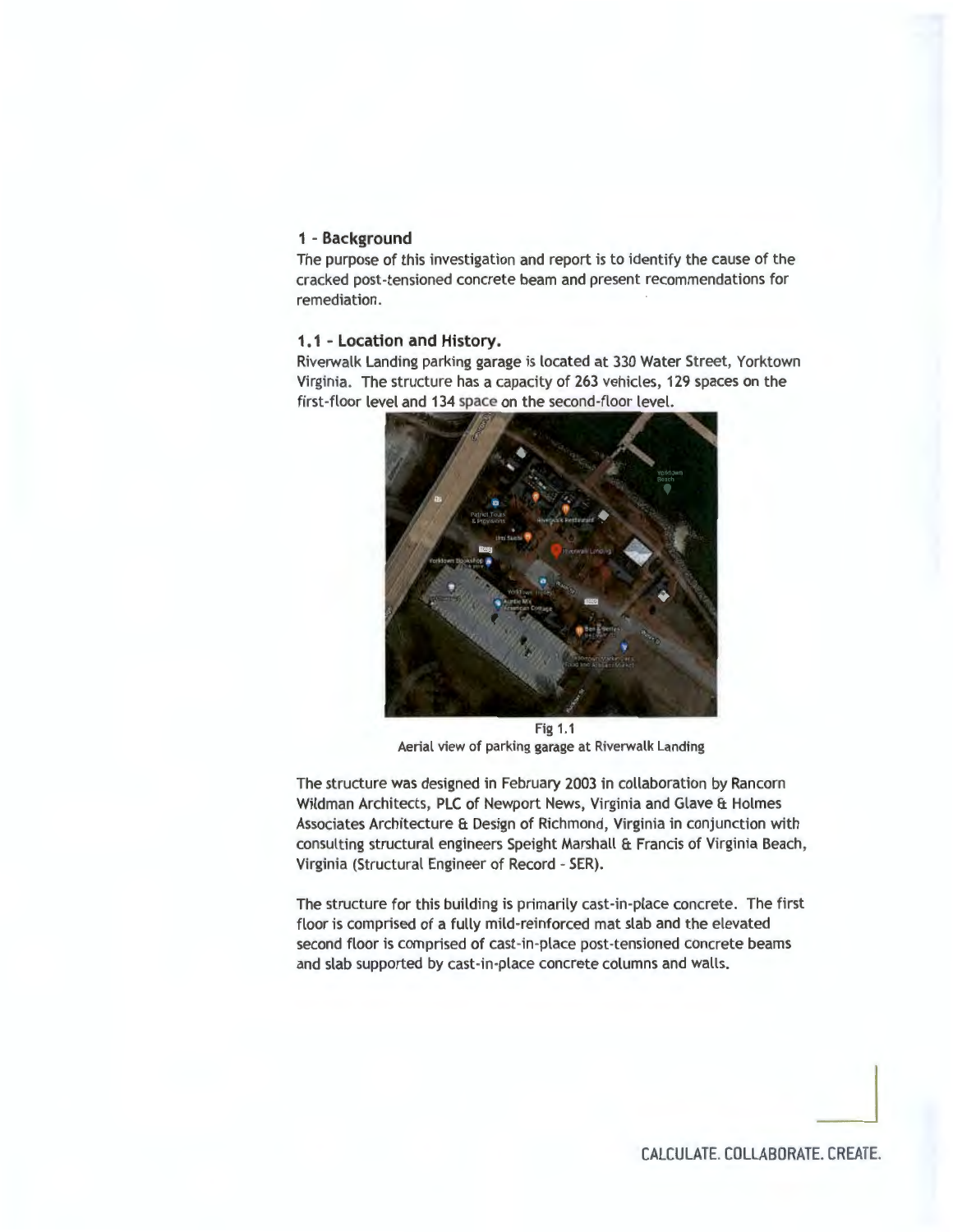# **1. 2 - Construction of Building**

The structure was constructed as part of a design-build delivery method with the W.M. Jordan Company of Newport News, Virginia as the General Contractor and was completed circa 2005.



Second Floor Plan taken from the original construction documents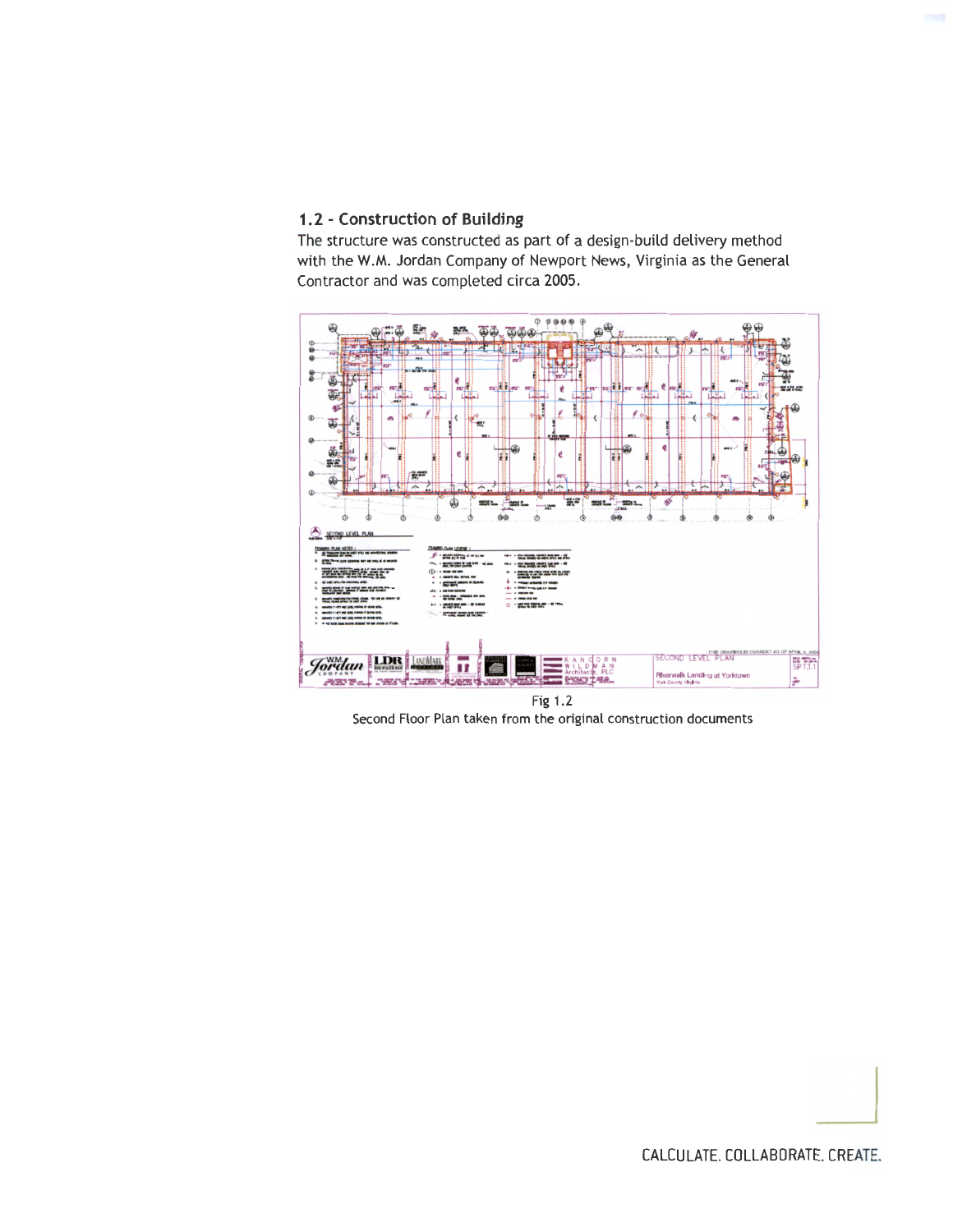# **1.3 - Observations and Description of Failure**

On Wednesday, May 18, 2022, a significant series of cracks was discovered in the elevated second-floor cast-in-place post-tensioned concrete beam located on grid line 13. Refer to figures 1.3-1 and 1.3-2 for below.



Second Floor Plan - location of cracking



Cracking in concrete beam - grid line 13.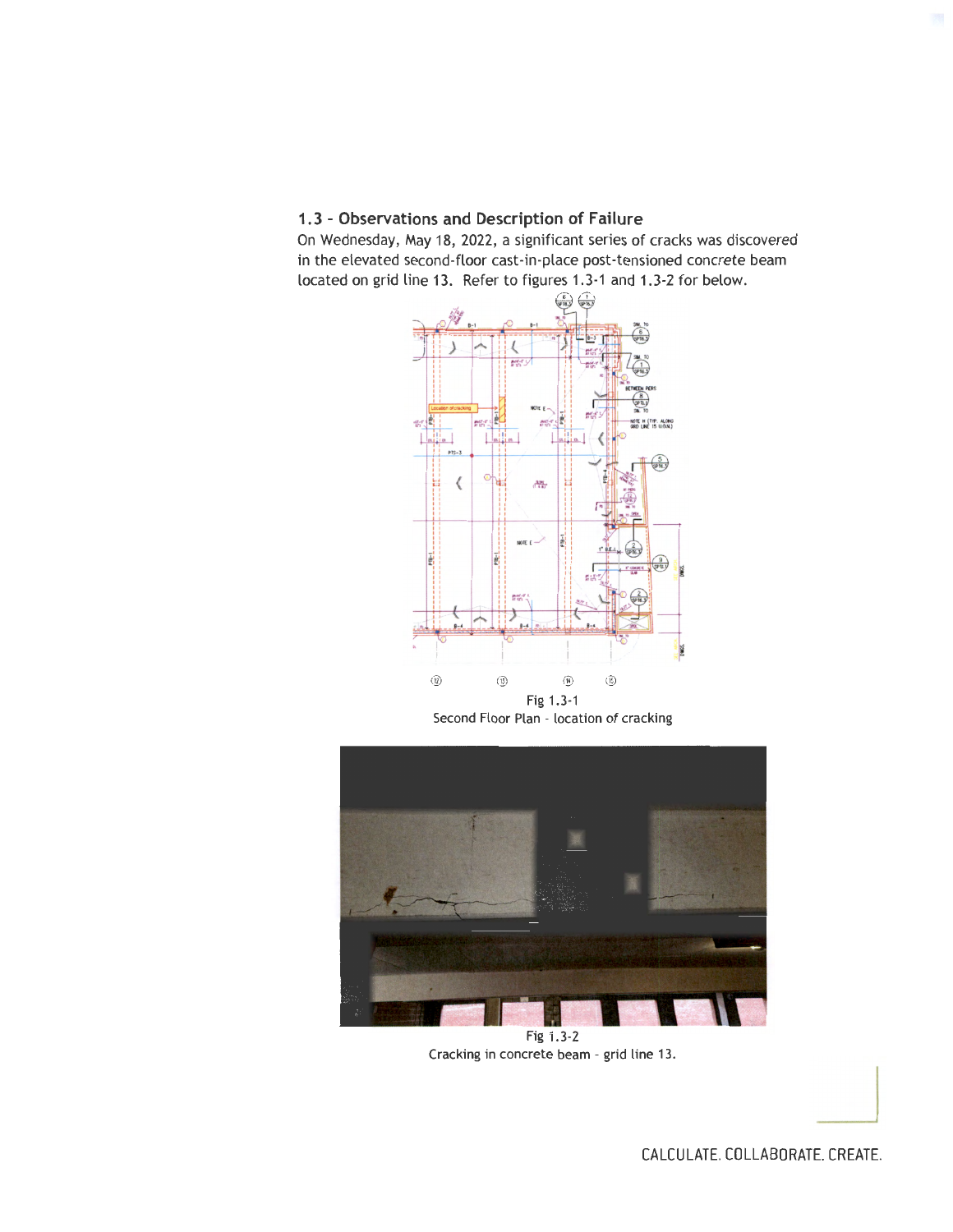It's understood that once the crack was discovered, York County officials were notified, and proper precautionary action was taken to restrict access to the parking garage and shore the concrete beam using 6x6 wood timber members.



Fig 1.3-3 Shored concrete beam at cracked location - grid line 13.

The observed direction and pattern of cracking appears to indicate a flexural failure, possibly stemming from failure of one or more post-tension tendons.

# **2 -Design Review.**

The cast-in-place post tensioned concrete beam delineated as PTB-1 in the construction documents is designed as a two-span 5000 psi normal weight concrete beam reinforced as follows:

- $24 1/2$ " dia post-tension strands (or equal) designed for Fe = 650K of tension.
- 4 #10 continuous mild reinforcing (2 top and 2 bottom)
- 6 #10 x 27' -0" long mild reinforcing top bars centered at the center support column
- $3 #10 \times 16'$ -0" long mild reinforcing top bars each end
- 1 #10 mild reinforcing bottom bar centered at mid-span .



Structural analysis calculations of the PTB-1 design was not performed.

CALCULATE. COLLABORATE. CREATE.